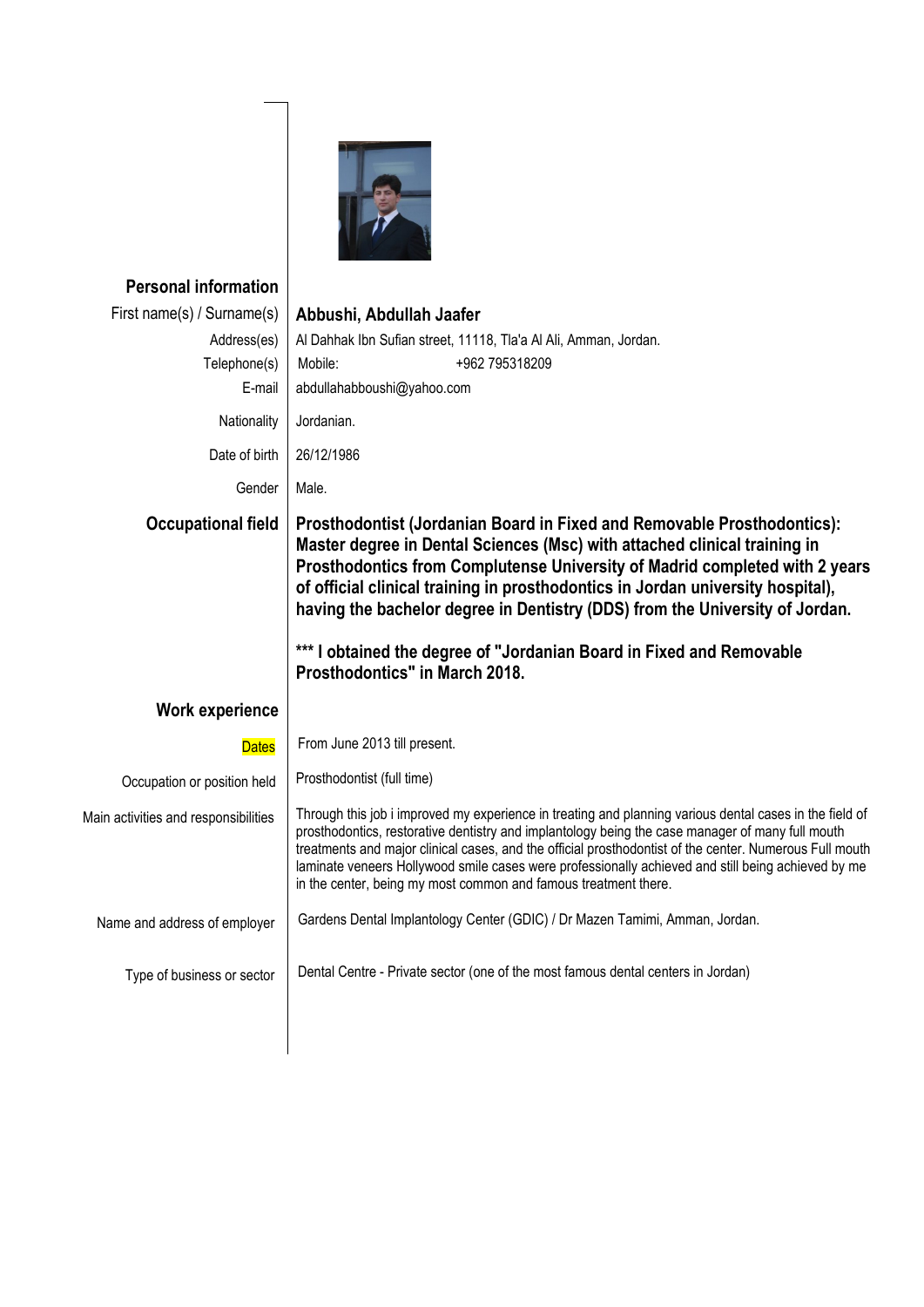## **Dates**

From December 2011 to June 2013.

 Occupation or position held **Dentist** 

 Main activities and responsibilities Through this job i got the chance to treat various dental cases in the field of prosthodontics and implantology, and to get more practical experience in the dental implant treatment.

Name and address of employer

Type of business or sector

Dates | From September 2011 to November 2011. Occupation or position held | Dentist (General Practitioner). Main activities and responsibilities | Worked as a general practitioner, during which, I properly treated many dental patients, and I increasingly improved my practical experience.

Al Khawaja Dental Implantology Center - Dr. Emad Al Khawaja ,Amman, Jordan.

Type of business or sector

Name and address of employer  $\vert$  Dr Nisreen Jadalla dental clinic Private sector.

Dental Centre - Private sector

**Dates**  Occupation or position held From September 2010 to August 2011. Studied the Master in Dental Sciences (Msc).

Name and address of University

Complutense University of Madrid - Madrid - Spain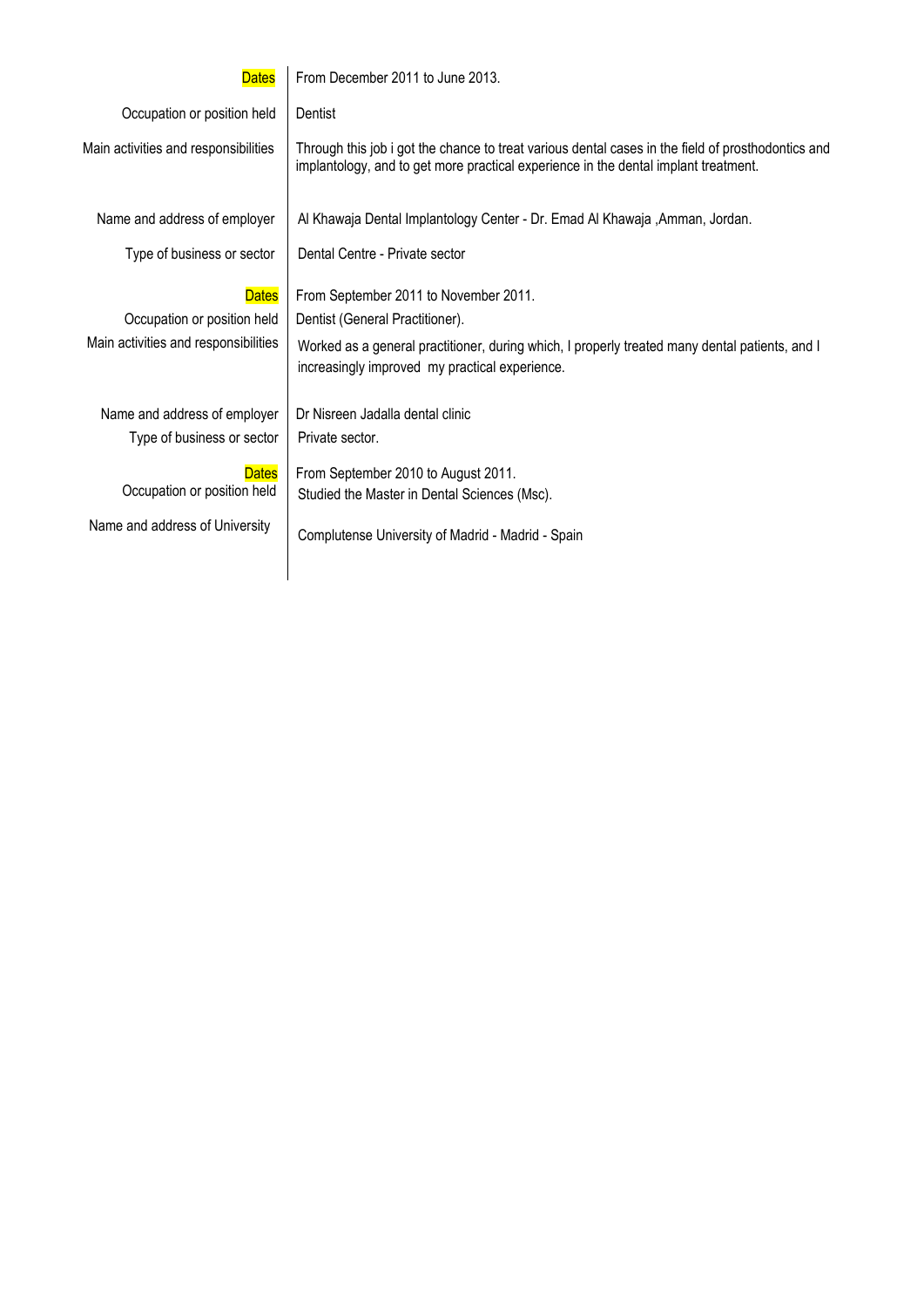| <b>Dates</b>                                                      | From February 2010 to August 2010                                                                                                                                                                                                                                                                                                                                                                                                                                                                                                                                                                                                                                                                                                  |
|-------------------------------------------------------------------|------------------------------------------------------------------------------------------------------------------------------------------------------------------------------------------------------------------------------------------------------------------------------------------------------------------------------------------------------------------------------------------------------------------------------------------------------------------------------------------------------------------------------------------------------------------------------------------------------------------------------------------------------------------------------------------------------------------------------------|
| Occupation or position held                                       | Dentist (General Practitioner)                                                                                                                                                                                                                                                                                                                                                                                                                                                                                                                                                                                                                                                                                                     |
| Main activities and responsibilities                              | Worked as a general practitioner in a private dental clinic, covering the place of the owner of the clinic<br>and being responsible of the clinic, during which, i treated large number of patients and enhanced my<br>professional skills.                                                                                                                                                                                                                                                                                                                                                                                                                                                                                        |
| Name and address of employer                                      | The clinic of Dr Lina Al Ramahi - Amman - Jordan                                                                                                                                                                                                                                                                                                                                                                                                                                                                                                                                                                                                                                                                                   |
| Type of business or sector                                        | Dental clinic - Private sector                                                                                                                                                                                                                                                                                                                                                                                                                                                                                                                                                                                                                                                                                                     |
| <b>Dates</b>                                                      | From July 2009 to January 2010                                                                                                                                                                                                                                                                                                                                                                                                                                                                                                                                                                                                                                                                                                     |
| Occupation or position held                                       | Dental intern.                                                                                                                                                                                                                                                                                                                                                                                                                                                                                                                                                                                                                                                                                                                     |
| Main activities and responsibilities                              | Trained in different parts of dentistry (Conservative, Surgery, prosthodontics,<br>Pediatrics, Orthodontics, and Endodontics).                                                                                                                                                                                                                                                                                                                                                                                                                                                                                                                                                                                                     |
| Name and address of employer                                      | Ministry of Health, Jordan.                                                                                                                                                                                                                                                                                                                                                                                                                                                                                                                                                                                                                                                                                                        |
| Type of business or sector                                        | Medical, public sector.                                                                                                                                                                                                                                                                                                                                                                                                                                                                                                                                                                                                                                                                                                            |
| <b>Education and training</b>                                     |                                                                                                                                                                                                                                                                                                                                                                                                                                                                                                                                                                                                                                                                                                                                    |
| <b>Dates</b>                                                      | From September 2010 to August 2011.                                                                                                                                                                                                                                                                                                                                                                                                                                                                                                                                                                                                                                                                                                |
| Title of qualification awarded                                    | Master degree in Dental Sciences (Msc) in Prosthodontics, with a grade point average of (8.08 out of 10)                                                                                                                                                                                                                                                                                                                                                                                                                                                                                                                                                                                                                           |
| Principal subjects/occupational skills<br>covered                 | The master included extensive classes and periodic evaluations and exams of research-based subjects<br>in dentistry especially in the field of prosthodontics and implant prosthodontics, and the master's<br>research project which was considered as the best research work among the works of the master<br>students according to the evaluating committee of the university. Additionally i had clinical training during<br>the master in the field of prosthodontics and implant prosthodontics in the clinical sessions in the<br>department of prosthodontics in the faculty of dentistry in Complutense university of Madrid. This training<br>included clinical cases in various types of dental treatment in this field. |
| Name and type of organisation providing<br>education and training | Complutense University of Madrid, Madrid, Spain (public university)                                                                                                                                                                                                                                                                                                                                                                                                                                                                                                                                                                                                                                                                |
| Level in national or international<br>classification              | One of the leading and prestigious universities in Spain and Europe                                                                                                                                                                                                                                                                                                                                                                                                                                                                                                                                                                                                                                                                |
|                                                                   | *** As a basic requirement for taking the exam of Jordanian Board in Prosthodontics I was asked<br>to have additional 2 years of clinical training in Prosthodontics in Jordan University hospital, and<br>this was from November 2015 to August 2017, then I took the exam and I passed in its 2 parts and<br>obtained the degree of Jordanian board in Prosthodontics in March 2018.                                                                                                                                                                                                                                                                                                                                             |
| <b>Dates</b>                                                      | From September 2004 to June 2009.                                                                                                                                                                                                                                                                                                                                                                                                                                                                                                                                                                                                                                                                                                  |
| Title of qualification awarded                                    | DDS in Doctor of Dental Surgery, and obtained an overall average (GPA) of (3.23 out of 4) which is<br>(Very Good).                                                                                                                                                                                                                                                                                                                                                                                                                                                                                                                                                                                                                 |
| Principal subjects/occupational skills                            | Theoretical: Medicine (first 3 years) and detailed dental subjects throughout the whole period of study.                                                                                                                                                                                                                                                                                                                                                                                                                                                                                                                                                                                                                           |
| covered                                                           | Practical: the last 2 years were intensive practical training applied to real patients in the various parts<br>of dentistry.                                                                                                                                                                                                                                                                                                                                                                                                                                                                                                                                                                                                       |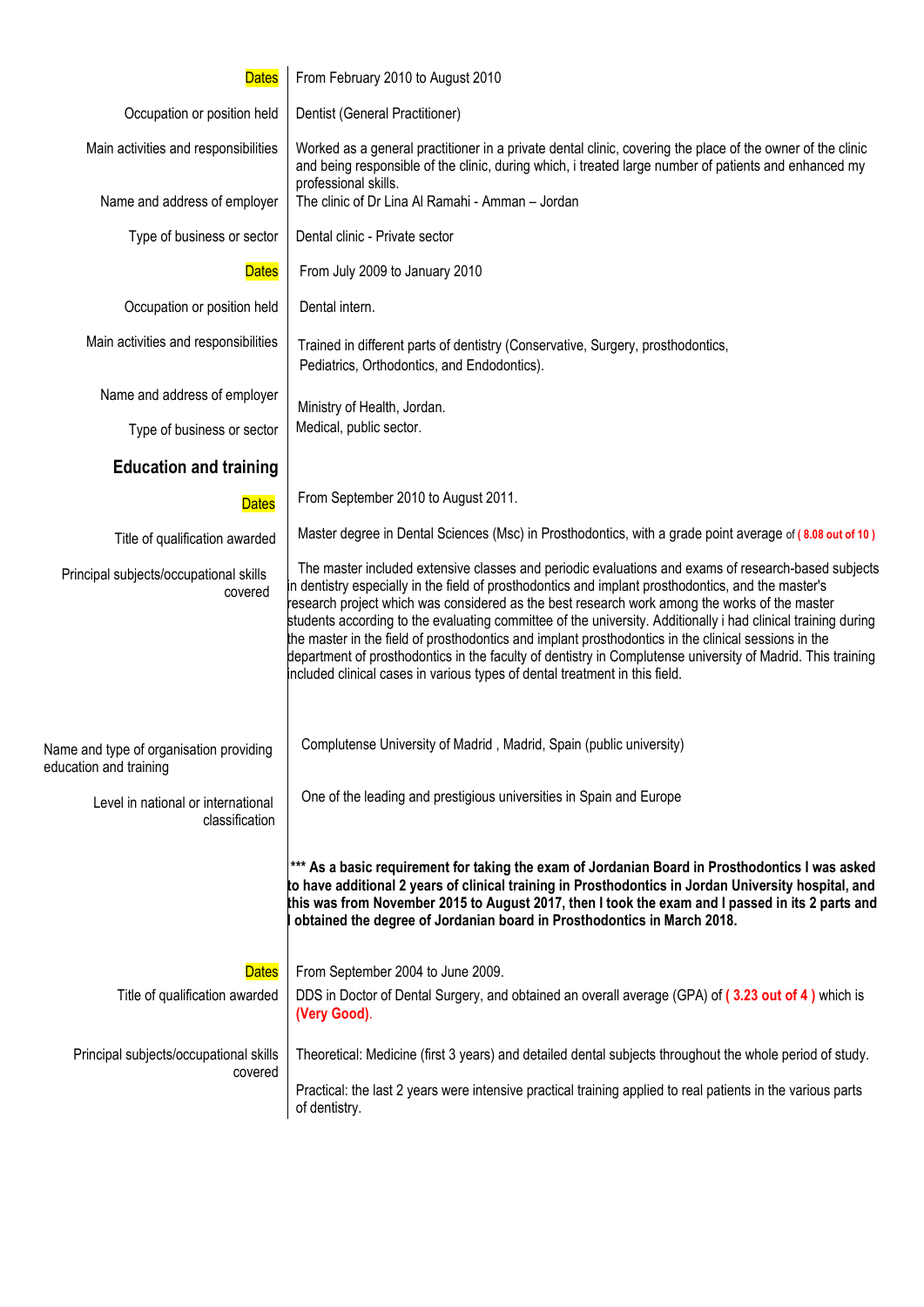| Name and type of organisation<br>providing education and training | University of Jordan (public university).                                                                                                                                                                                                                                                                                                                                                                                                                                                                                                                                                                                                                                                                                                                                                                                                                                                                                                                                                                                                                                                                                                                                                     |
|-------------------------------------------------------------------|-----------------------------------------------------------------------------------------------------------------------------------------------------------------------------------------------------------------------------------------------------------------------------------------------------------------------------------------------------------------------------------------------------------------------------------------------------------------------------------------------------------------------------------------------------------------------------------------------------------------------------------------------------------------------------------------------------------------------------------------------------------------------------------------------------------------------------------------------------------------------------------------------------------------------------------------------------------------------------------------------------------------------------------------------------------------------------------------------------------------------------------------------------------------------------------------------|
| Level in national or international<br>classification              | University number one in Jordan.                                                                                                                                                                                                                                                                                                                                                                                                                                                                                                                                                                                                                                                                                                                                                                                                                                                                                                                                                                                                                                                                                                                                                              |
| <b>Dates</b>                                                      | September 2003 to July 2004.                                                                                                                                                                                                                                                                                                                                                                                                                                                                                                                                                                                                                                                                                                                                                                                                                                                                                                                                                                                                                                                                                                                                                                  |
| Title of qualification awarded                                    | High school certificate (Ministry of education) and scored 95.4%                                                                                                                                                                                                                                                                                                                                                                                                                                                                                                                                                                                                                                                                                                                                                                                                                                                                                                                                                                                                                                                                                                                              |
| Name and type of organisation providing<br>education and training | Al Omariyah schools (private schools) enrolled by a grant.                                                                                                                                                                                                                                                                                                                                                                                                                                                                                                                                                                                                                                                                                                                                                                                                                                                                                                                                                                                                                                                                                                                                    |
| <b>Dates</b>                                                      | November 2015 till August 2017                                                                                                                                                                                                                                                                                                                                                                                                                                                                                                                                                                                                                                                                                                                                                                                                                                                                                                                                                                                                                                                                                                                                                                |
| Name and type of organisation providing<br>education and training | Clinical training in the field of Prosthodontics (elective training) in Jordan University hospital for the<br>purpose of fulfilling the requirements of Jordanian board in Prosthodontics exam, treating various<br>clinical cases in the specialty clinics in the department of prosthodontics under the supervision of the<br>department of prosthodontics. The main supervisor was Prof. Kifah Jamani.                                                                                                                                                                                                                                                                                                                                                                                                                                                                                                                                                                                                                                                                                                                                                                                     |
| <b>Dates</b>                                                      | January 2014 to September 2014                                                                                                                                                                                                                                                                                                                                                                                                                                                                                                                                                                                                                                                                                                                                                                                                                                                                                                                                                                                                                                                                                                                                                                |
| Name and type of organisation providing<br>education and training | Starting PhD in dental sciences in the faculty of dentistry of McGill university in Montreal/Canada,<br>during which I took some research based courses and started working in my PhD thesis, and I<br>published a clinical study in one of the most important international dental journals (with same<br>contribution as the first author). Then, unfortunately, I had to interrupt my PhD and I asked for official<br>leave of absence from the university and in a later stage I asked for withdrawal from the program due to<br>urgent familial issues at that time (due to the hard medical situation of my mother in Jordan in summer<br>2014) providing the university with the supporting medical reports of my mother (RIP) which explained<br>her urgent situation which forced me to interrupt and then leave the PhD program, given that the<br>university and my supervisor understood totally my situation and decision at that time.                                                                                                                                                                                                                                          |
| <b>Publications</b>                                               | Participated as author (same contribution as the first author) of a scientific paper of a clinical study<br>entitled as "Nasal floor elevation for implant treatment in the atrophic premaxilla: a within-patient<br>comparative study" which was published in 2014 in one of the highest impact factor international journal<br>in dentistry "Journal of clinical implant dentistry and related research", and this was performed during<br>my stay in the department of restorative dentistry and prosthodontics in the faculty of dentistry of McGill<br>university in Montreal-Canada from January 2014 to September 2014. I contributed to this work equal to<br>the first author of the paper as shown in the authors description in the paper. I also participated in the<br>collection and analysis of data in a study of orthodontics in my university under the name "Bullying<br>among Jordanian schoolchildren, its effects on school performance, and the contribution of general<br>physical and dentofacial features" published in "American Journal of Orthodontics and Dentofacial<br>Orthopedics", knowing that my name was mentioned in the section of "Acknowledgements". |
| <b>Conferences</b>                                                | participated in the scientific workshop of COST Action D43 (Functionalized Materials and Interfaces)<br>organized by (the department of Physical-Chemistry 2 - Faculty of Pharmacy - Complutense<br>University of Madrid). In this meeting I had a poster presentation about my master work in the field<br>of bone tissue engineering.<br>*Attended the 2 <sup>nd</sup> Scientific International Conference held in the University of Jordan in 2009.                                                                                                                                                                                                                                                                                                                                                                                                                                                                                                                                                                                                                                                                                                                                        |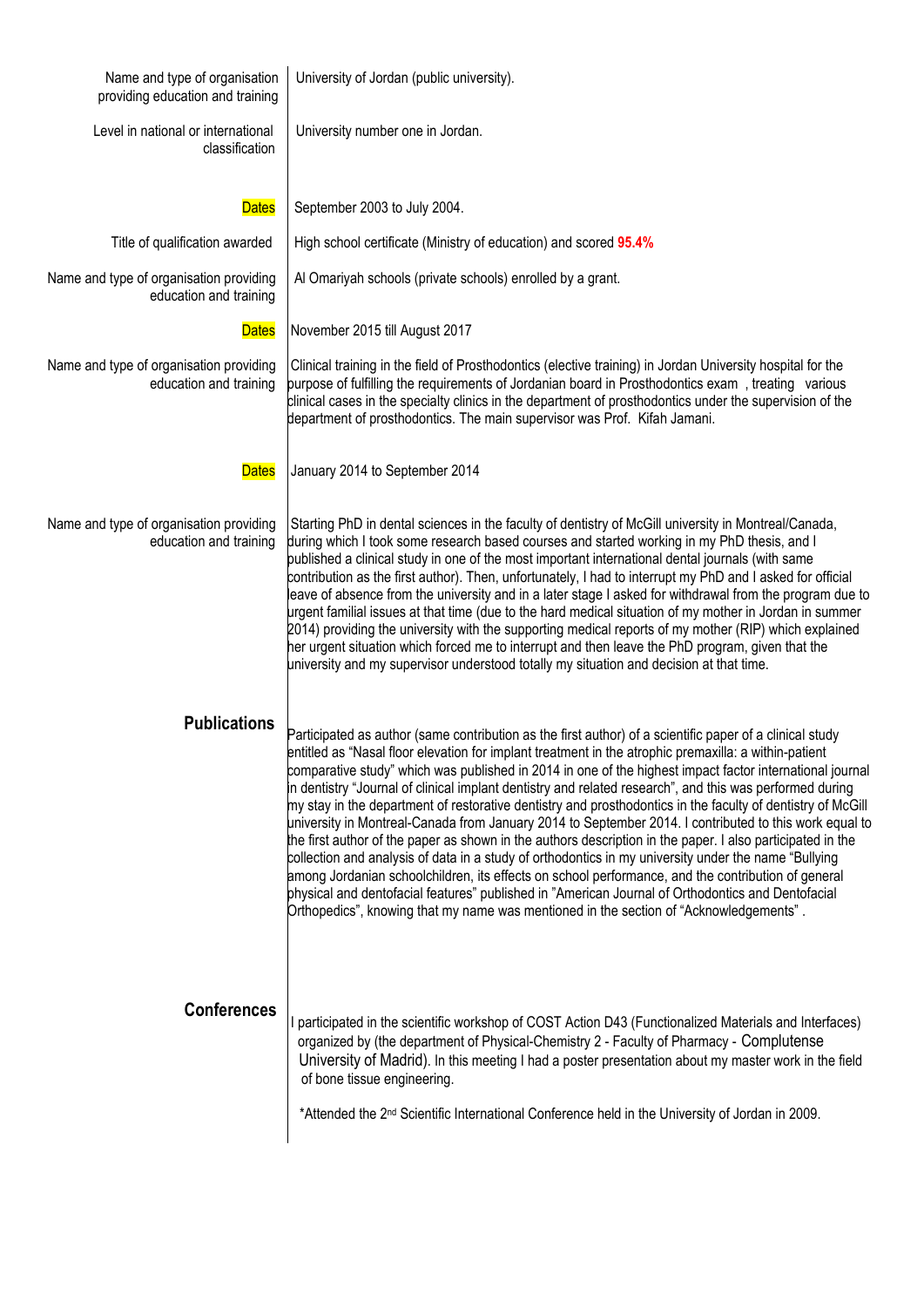## **Personal skills and competences**

Mother tongue **Arabic.**

Other language(s) Self-assessment **Understanding Speaking Writing European level | Listening | Reading | Spoken interaction | Spoken production English(\*)** | C2 Proficient user | C2 | Proficient user | C2 | Proficient user | C2 | Proficient user | C2 | Proficient user **Spanish(\*\*)** | C2 Proficient user | C2 Proficient user | C2 Proficient user | C1 | Advanced level | C2 | Proficient user **French(\*\*\*)** | A2 Basic user | B1 | Independent user | A2 Basic user | A2 Basic user | B1 | Independent user *\*It was the language of my study in the university, and it was a basic subject in the school. \*\* I got a score of 9/10 in Spanish language level A2.1 in Amman, in addition to that it was the language of study in the master knowing that i lived in Spain one year and it was my language of communication there.* \*\*\* I took two courses in French language in the French institute in Amman (I passed 4 levels), in addition to the *self-studying.* **-Note:** Recently i did TOEFL internet-based test and my overall score was 87 (with 25 out of 30 in writing section, 23 in speaking, 20 in listening, 19 in reading), and also in 2012 i did the **IELTS** English Proficiency test, and my overall score has been **6.5** ( 7 in each of the listening and speaking sections ). Social skills and competences Great ability to adapt to multicultural environments, since i lived one complete year in Madrid . During this year, i gained a wide life experience, and enhanced my self-confidence and self-dependence , as i lived there without my family. I had to deal with many people from different cultures using a completely new language. I demonstrated my capabilities, and i was able to freely communicate with the people there in Spain. I was a good social member within my research team during the master. They liked working with me, and strong relationships were built between me and them. I had a great enthusiasm to work hard, and i showed the team spirit. I also gained good communication skills through my experience in my job as a dentist, in addition to my experience in dealing with people during my research works, such as the research work which included visiting 10 elementary schools in Jordan, and my research project of the master, in which i had to deal with many people in various fields to accomplish my job. I also participated in a campaign in some schools in Amman aimed to teach the students all about oral hygiene and the methods to maintain it. Organisational skills and competences Leadership; as I was the leader of the faculty football team in the university, winning the bronze medal twice in the official football university championship for faculties. Planning; as i participated in the planning for several charity works in the university. Computer skills and competences Good command of Microsoft Office™ tools (Word™, Excel™ and PowerPoint™); Other skills and competences | I am an excellent football player, i was a famous and great player in the football team of the faculty of dentistry at the university of Jordan. I was the captain and the striker of the team, i scored many important goals. We won twice the third place (the bronze medal) of the football championship for the faculties of the university. Moreover, i was a great football player throughout my life in all the competitions i participated in, including the competitions in Spain ( i was a member of the faculty team there too).